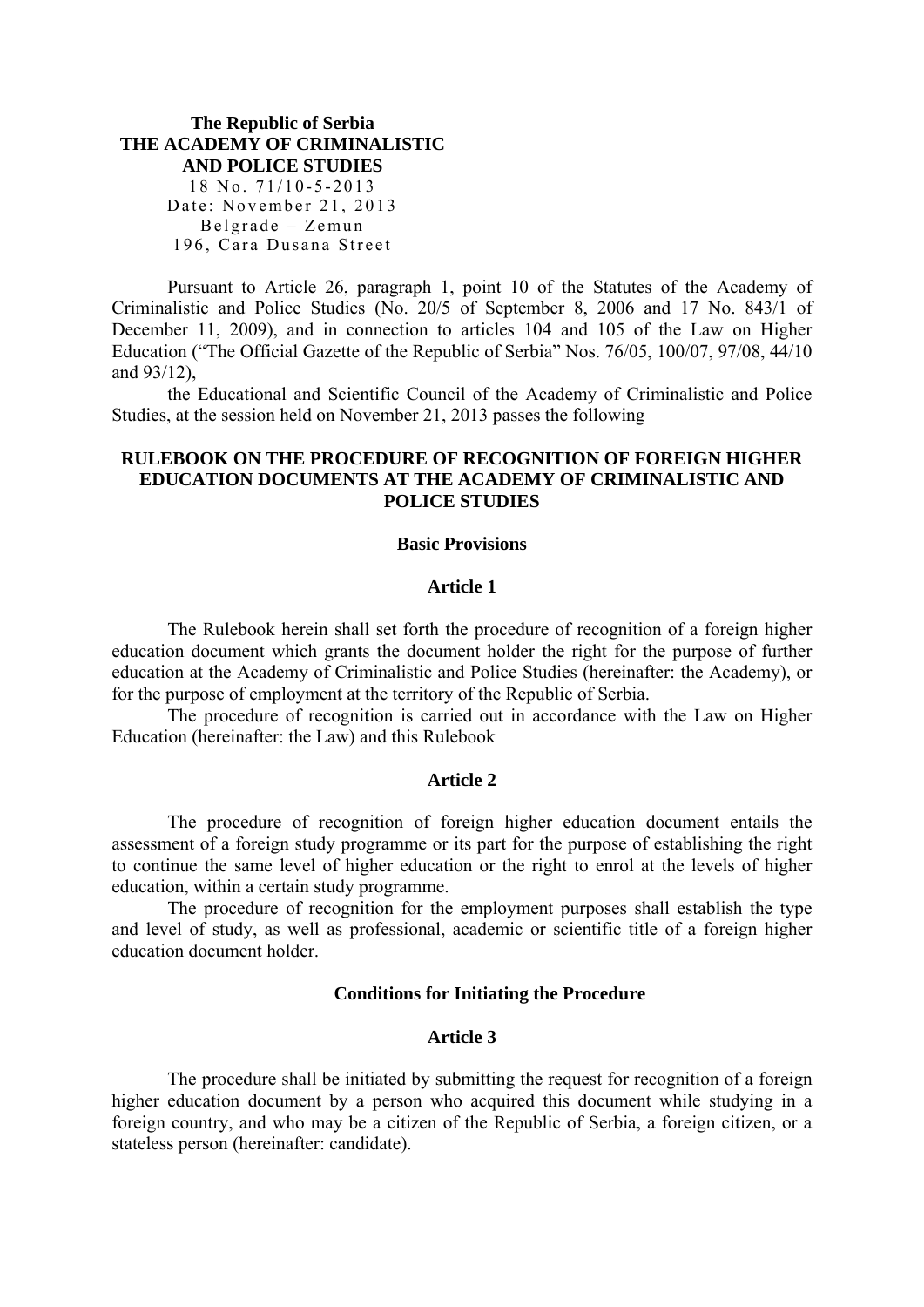The request referred to in paragraph 1 of this Article shall be submitted using the Form No. 1 which is attached in the Appendixes and shall form an integral part of this Rulebook.

Form No.1 shall be published on the website of the Academy, and can be filled in electronically and printed out, or it can be obtained in the Academy's Student Affairs Service, in which case it shall be filled in manually – legibly using capital letters.

### **Article 4**

In addition to the request referred to in Article 3 of this Rulebook (in two copies) and proof of payment of procedure expenses, the candidate shall also submit the following documents:

1. certified photocopy of a foreign higher education document (Original document must be previously legalized based on the Hague Convention of 1961 /apostille stamp/, or based on the regulations governing the verification of documents in international traffic – therefore, confirmed by the competent authority of the country in which the document was issued. The document shall be photocopied in its entirety, including possible text on the back of the page);

2. translation of the document into the Serbian language, certified by an authorized court interpreter (Translation is only submitted if it is deemed necessary – there is no need to translate documents issued in Bosnia and Herzegovina, Republic of Croatia and the Republic of Montenegro);

3. certified photocopy of diploma supplement or the original certificate of passed exams;

4. summary of the content of the courses, i.e. curriculum or study programme published by a foreign higher education institution;

5. translation of documents referred to in points 3 and 4 of this paragraph into Serbian language, certified by an authorized court interpreter (if necessary, given the language);

6. certificate of citizenship issued within the last 6 months (certificate shall be needed only if the candidate is a citizen of the Republic of Serbia in order to determine the amount to be paid for the procedure expenses);

7. certified photocopy of a decision by the authorized body on name and/or surname change for persons who have changed their name and/or surname in relation to the time of issuance of the document in question (Original document must be previously legalized as stated in point 1 of this paragraph).

Candidate shall submit the necessary documents in two copies.

During the procedure, a candidate may also be asked to submit other documents if relevant for document recognition.

# **Article 5**

During the procedure of recognition of foreign higher education document for the purpose of further education, a candidate may submit two or more separate requests for recognition if he/she is interested to enrol several study programmes at the Academy, more precisely – if he/she has not decided yet which of them he/she would enrol.

In the case referred to in paragraph 1 of this Article, a candidate is obliged to submit two or more separate requests for recognition, each accompanied with required documents, and make separate payments of fees.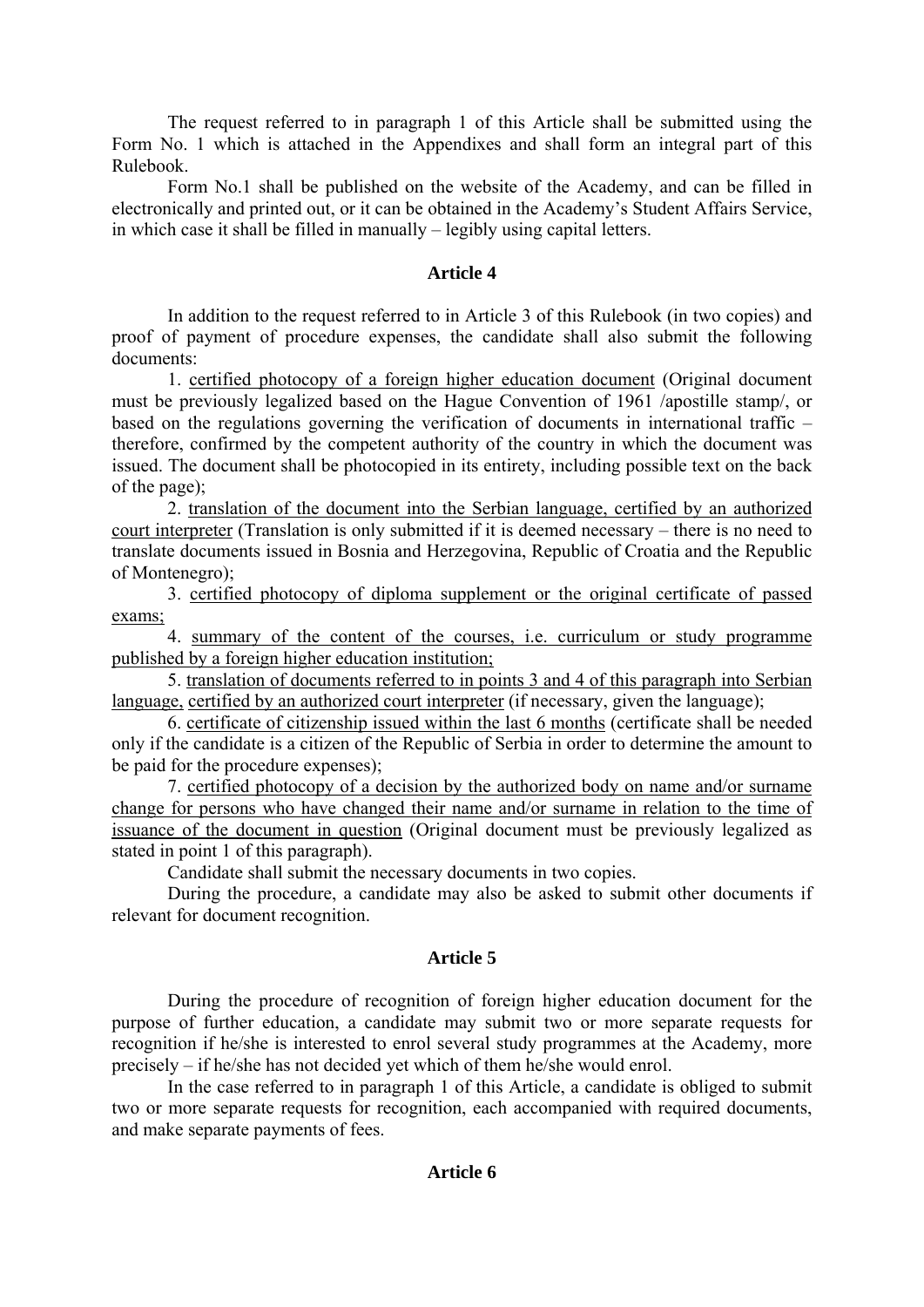For the recognition of document for the purpose of further education in specialist academic studies, it is necessary for a candidate to submit, in addition to the documentation from the master's studies, the same documentation from the undergraduate studies if he/she completed them abroad, and in that case he/she shall pay the amount for recognition of both study degrees.

Conditions for submitting documentation and payment referred to in the previous paragraph of this Article shall also apply in the case of recognition for the purpose of employment of a candidate who has completed the second degree studies in another country (for previously completed study programmes according to the regulations of that country).

In the situation referred to in paragraphs 1 and 2 of this Article, and when the previous level(s) of study (in relation to the one being recognized) has been completed in the Republic of Serbia, the candidate shall submit the documentation for inspection (without paying the costs).

#### **Article 7**

If the submitted documentation is complete, at the request of the candidate the Academy shall issue a certificate on the initiated procedure of recognition of a foreign higher education document, which in no way prejudges its outcome.

When the recognition procedure is initiated for the purpose of further education, the candidate may use the certificate referred to in paragraph 1 of this Article (along with other necessary documentation) for the purpose of timely application for enrolment in the study programme, however he/she shall obtain the status of a student only after successful completion of the recognition procedure.

#### **Conduct of the Procedure**

### **Article 8**

After receiving a proper request and documentation of a candidate, the Student Affairs Service shall keep one copy of the material (with proof of payment of expenses) in its archive, and shall forward the other copy to the Vice Dean for Teaching.

At the proposal of the Vice Dean for Teaching, the Dean of the Academy shall appoint the Commission for Recognition of Foreign Higher Education Document, consisting of three members from the rank of teachers of the Academy competent for the higher education document in question, i.e. foreign study programme which should be evaluated.

#### **Article 9**

The task of the Commission referred to in Article 8 of this Rulebook is to review and professionally process the application and attached documentation and to evaluate the foreign study programme and document based on the type and level of the planned and achieved knowledge and skills, in consultation with subject teachers if necessary, and subsequently give a reasoned proposal of the decision relating to the submitted application to the Educational and Scientific Council of the Academy.

The Commission shall render a draft decision using the Form No. 2 which is attached in the Appendixes and shall form an integral part of this Rulebook, which it receives from the Student Affairs Service of the Academy, and can, if necessary, supplement it with additional information (other than those provided).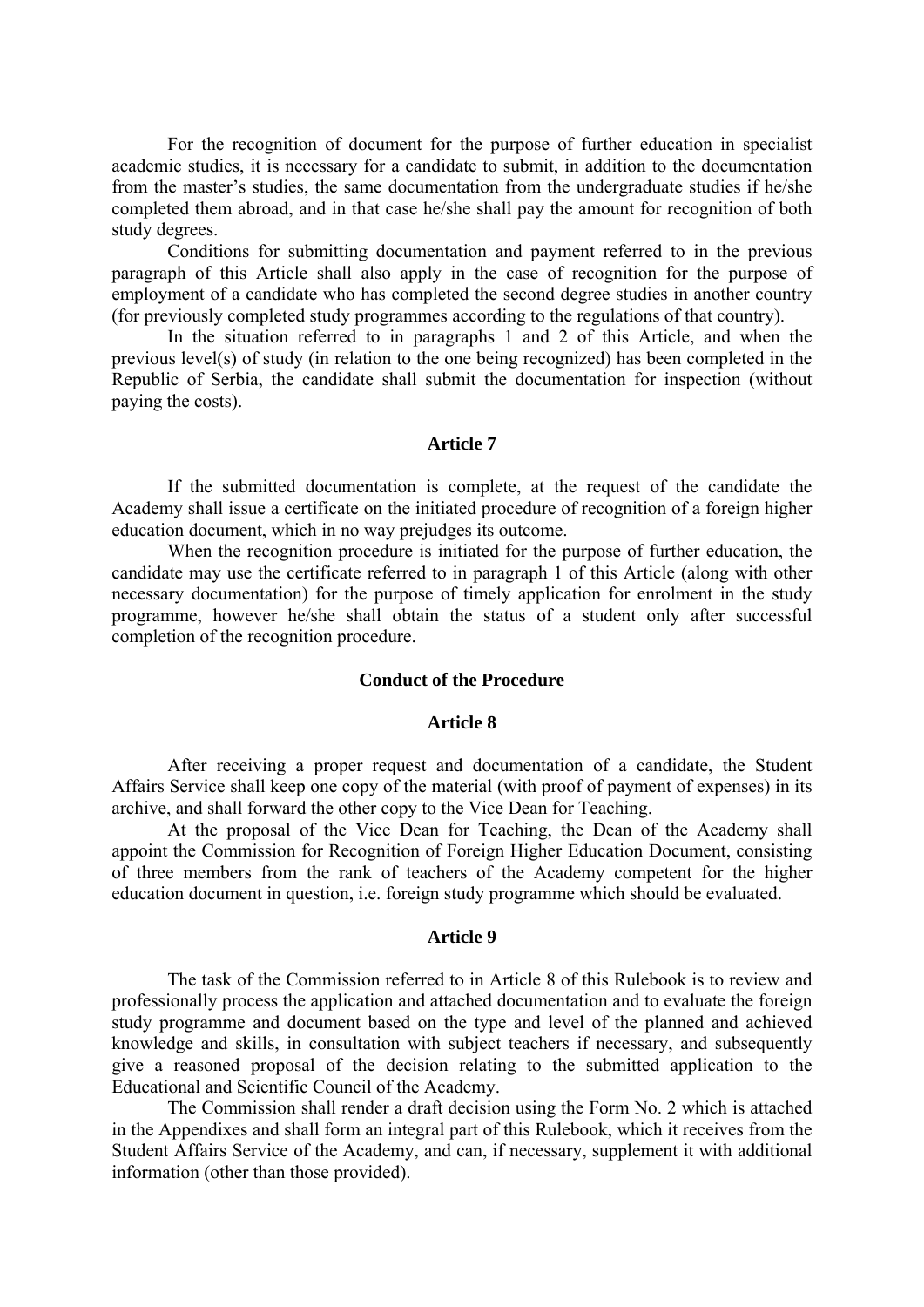#### **Article 10**

Within the procedure of recognition of a foreign higher education document, the system of education in the country where the document was acquired, the study programme, the conditions of admission to the programme, the duration of the study programme, the rights stemming from the foreign higher education document in the country in which it was acquired and other facts relevant to the recognition, shall be taken into consideration.

### **Article 11**

If necessary, information on the foreign higher education institution where the document was acquired shall be obtained by the Ministry of the Republic of Serbia in charge of higher education, at the request of the Academy.

Information referred to in paragraph 1 of this Article may relate to the following:

- the status of the higher education institution which issued the document (whether the institution is accredited/recognized as a part of the system of education in the country in which it is located):

- the study programme after whose completion the document was acquired (whether it is accredited in the country in which the higher education institution is located);

- the system of education in the country in which the higher education institution is located;

- the rights stemming from the foreign higher education document, that is, learning outcomes, and whether the acquired document enables access to the next level of education;

- other facts relevant to the recognition.

Information deemed relevant for document recognition is also that seen on the official Internet site of the higher education institution which issued the document in question.

### **Article 12**

If determined within the recognition procedure that the higher education institution that issued the document was not accredited/recognized as a part of the system of education in the country in which it is located, or that the specific study programme was not accredited/recognized, the Academy shall deny the request for recognition of the higher education document.

If within the recognition procedure a significant difference is found between the study programme under which the document was acquired and the study programme of the Academy with which it is compared or for other relevant reason, the Academy may determine the obligation of taking exams in certain courses or attending special forms of teaching and defence of the final paper as conditions for recognition of the document.

### **Article 13**

The decision on recognition may be:

1. positive, when the following is determined – the right to continue the same level of higher education, or the right to enrol levels of higher education, or acquired type and level of study, as well as the professional, academic, and scientific title; average grade achieved; the number of recognized credits according to the ECTS system; the remaining part of the study programme that the candidate should master when continuing the same level of higher education;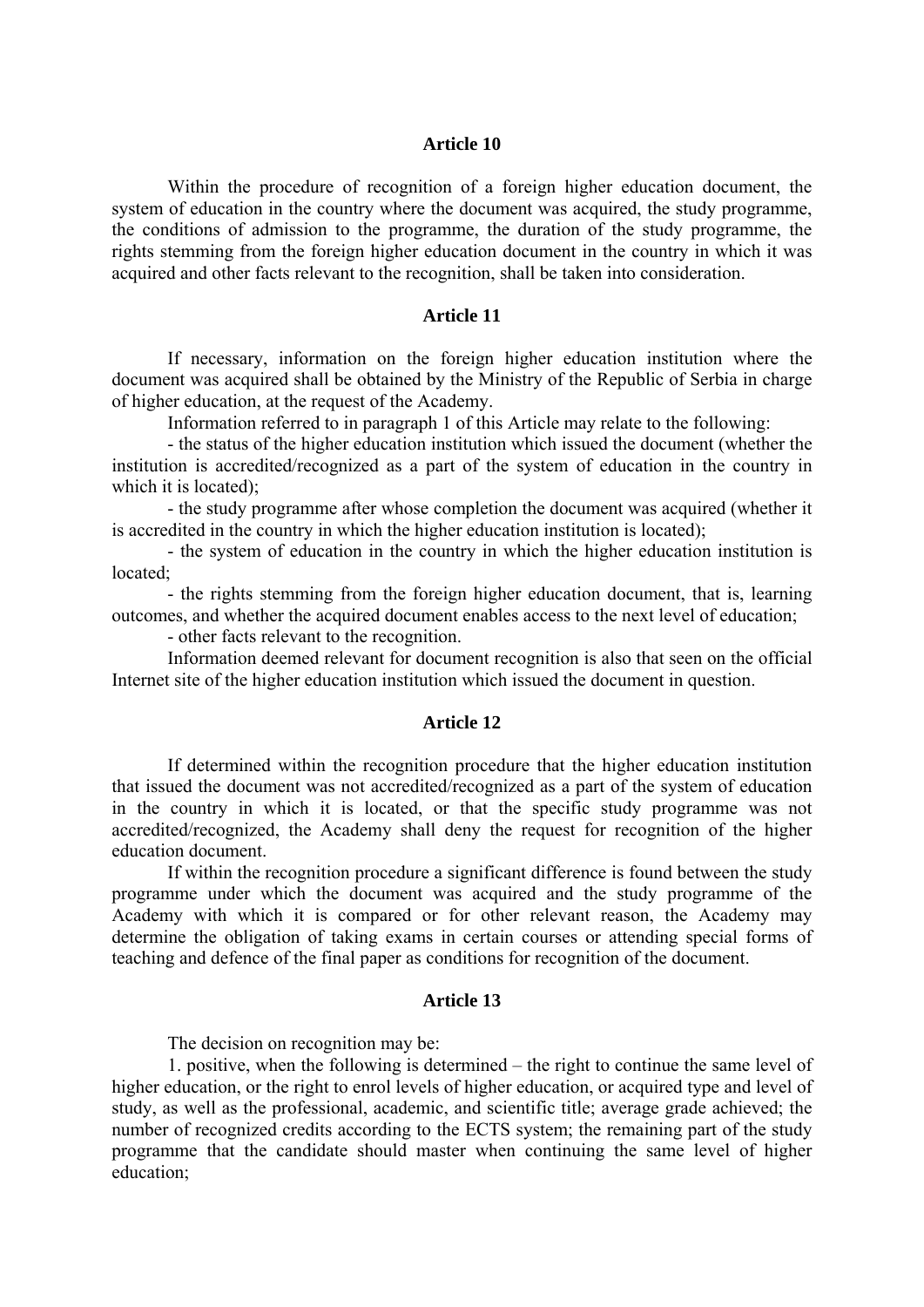2. negative – when the candidate's request is denied due to the existence of a substantial difference in learning outcomes and competencies, the workload of the study programme, the ability to continue studies, or key elements of the study programme;

3. conditional, when the following is determined – that the right to access the selected study programme, or recognition of the achieved type and level of study, as well as professional, academic, or scientific title, shall be acquired under certain conditions that the candidate must meet in terms of paragraph 2, Article 12 of this Rulebook; the exact conditions and period in which the candidate has the right to fulfil them shall be stated.

Professional, academic, or scientific title on a foreign higher education document, or translation of that document, does not oblige decision makers in the procedure of recognition and establishing the title that is compatible in the system of higher education of the Republic of Serbia, and respectively at the Academy.

### **Article 14**

Based on the decision of the Educational and Scientific Council, the Dean of the Academy shall make the decision on the recognition of a foreign higher education document.

In the case referred to in paragraph 1, Article 12 of this Rulebook, in order to ensure the efficiency of the procedure, the Dean shall make the decision denying the candidate's request based on the reasoned proposal of the Commission for Recognition of Foreign Higher Education Documents, without a decision of the Educational and Scientific Council.

Decision referred to in paragraphs 1and 2 of this Article shall be final in the administrative proceedings.

### **Article 15**

In cases referred to in paragraph 2, Article 12 and paragraph 1, point 3, Article 13 of this Rulebook, after the candidate fulfils the obligations determined by the decision of the Dean based on the decision of the Educational and Scientific Council, a certificate of recognition shall be issued to the candidate.

### **Final Provisions**

### **Article 16**

The Academy shall keep the records and shall permanently keep the documentation on the conducted recognition. Once a positive evaluation of a specific foreign study programme is done, it shall be applied to all

future cases when it comes to the same study programme.

#### **Article 17**

This Rulebook shall enter into force on the day following the day of its publication on the bulletin board of the Academy.

> DEAN Full Professor Goran Milosevic, PhD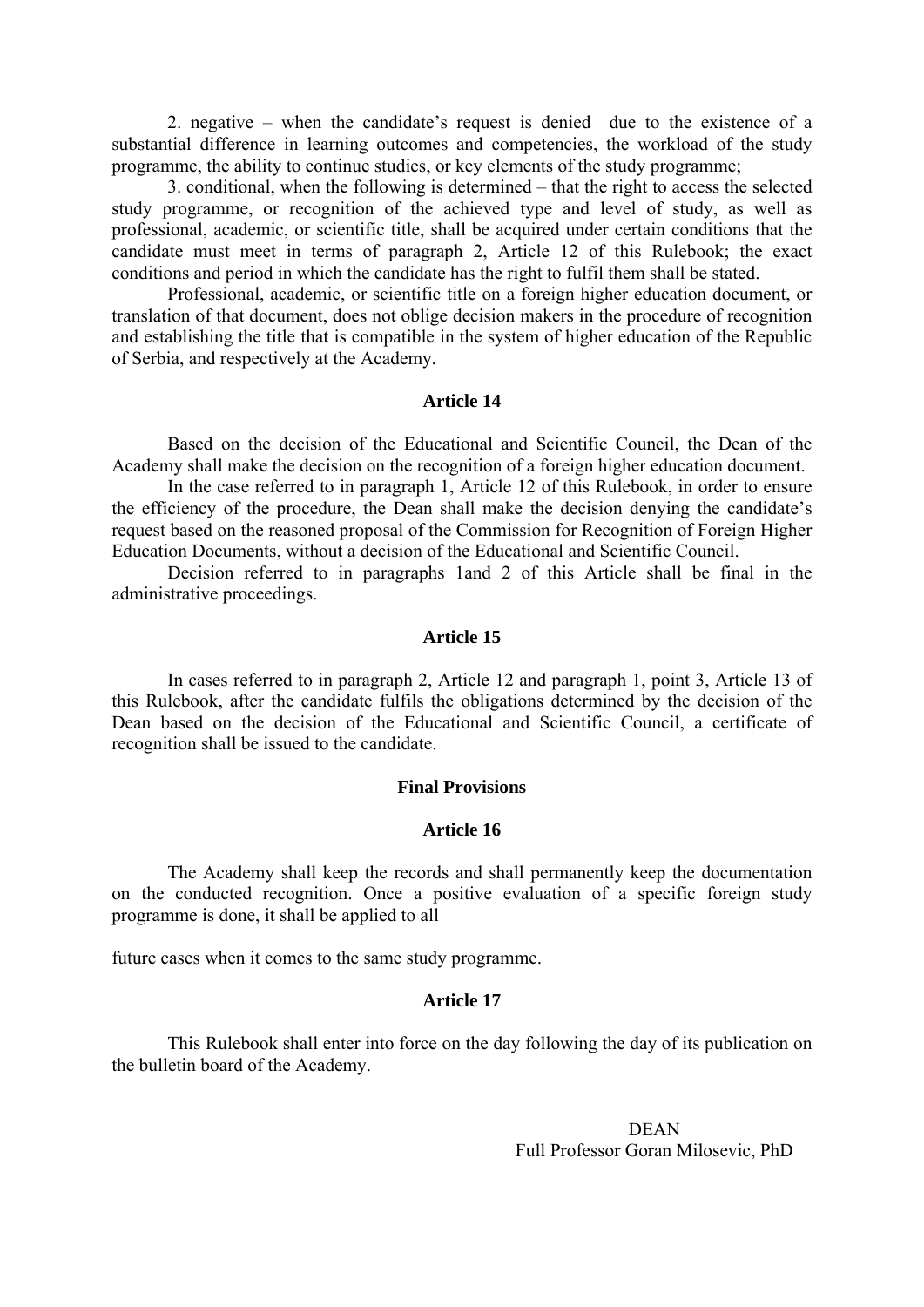Form No. 1

# **The Republic of Serbia THE ACADEMY OF CRIMINALISTIC AND POLICE STUDIES**   $No.$ Date: Belgrade – Zemun

196, Cara Dusana Street

### **REQUEST FOR THE RECOGNITION OF A FOREIGN HIGHER EDUCATION DOCUMENT**

### I. INFORMATION ABOUT APPLICANT

1. Personal information

| Name and name of a parent                                                               | Surname                                    |
|-----------------------------------------------------------------------------------------|--------------------------------------------|
| Date of birth                                                                           | Place, municipality and country of birth   |
| Citizenship                                                                             | <b>Sex</b><br>$\Box$ Female<br>$\Box$ Male |
| Contact info: the address (street and number, E-mail<br>place, postal code and country) |                                            |
|                                                                                         | Cell phone number                          |
|                                                                                         | Phone number                               |

# II. PURPOSE OF REQUEST

1. Continuation of the same level of higher education

2. Enrolment at the levels of higher education

(Master academic studies, Specialist academic studies)

3. Recognition for the purpose of employment

Name of the study programme a candidate wishes to continue/enrol or for which he/she considers that the type and level of study can be recognized, as well as the professional, academic or scientific title

**\_\_\_\_\_\_\_\_\_\_\_\_\_\_\_\_\_\_\_\_\_\_\_\_\_\_\_\_\_\_\_\_\_\_\_\_\_\_\_\_\_\_\_\_\_\_\_\_\_\_\_\_\_\_\_\_\_\_\_\_\_\_\_\_\_\_\_\_\_\_\_**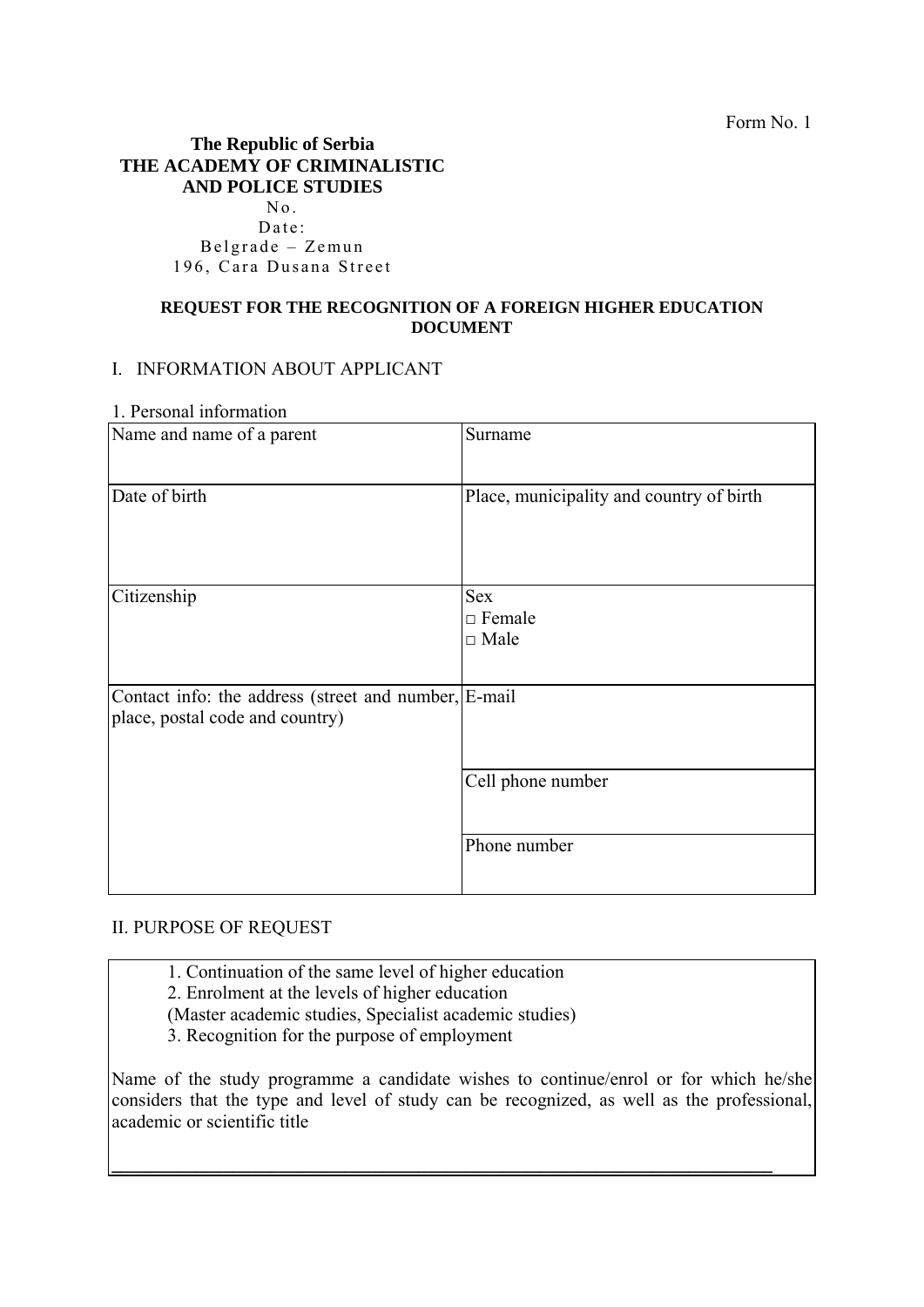# III. INFORMATION ABOUT HIGHER EDUCATION DOCUMENT FOR WHICH

# THE RECOGNITION IS REQUESTED

Name of the higher education institution in which the document was acquired in the original language and in Serbian

Address of higher education institution

**City** 

**Country** 

Website of the institution

Name of the study programme

Form of study (for example: full-time, distance learning, other - please specify)

Name of the higher education document in the original language and in Serbian (for example: diploma, certificate of passed exams)

Acquired title in the original language:

Type of study

 $\Box$  academic

□ vocational

or other (please specify)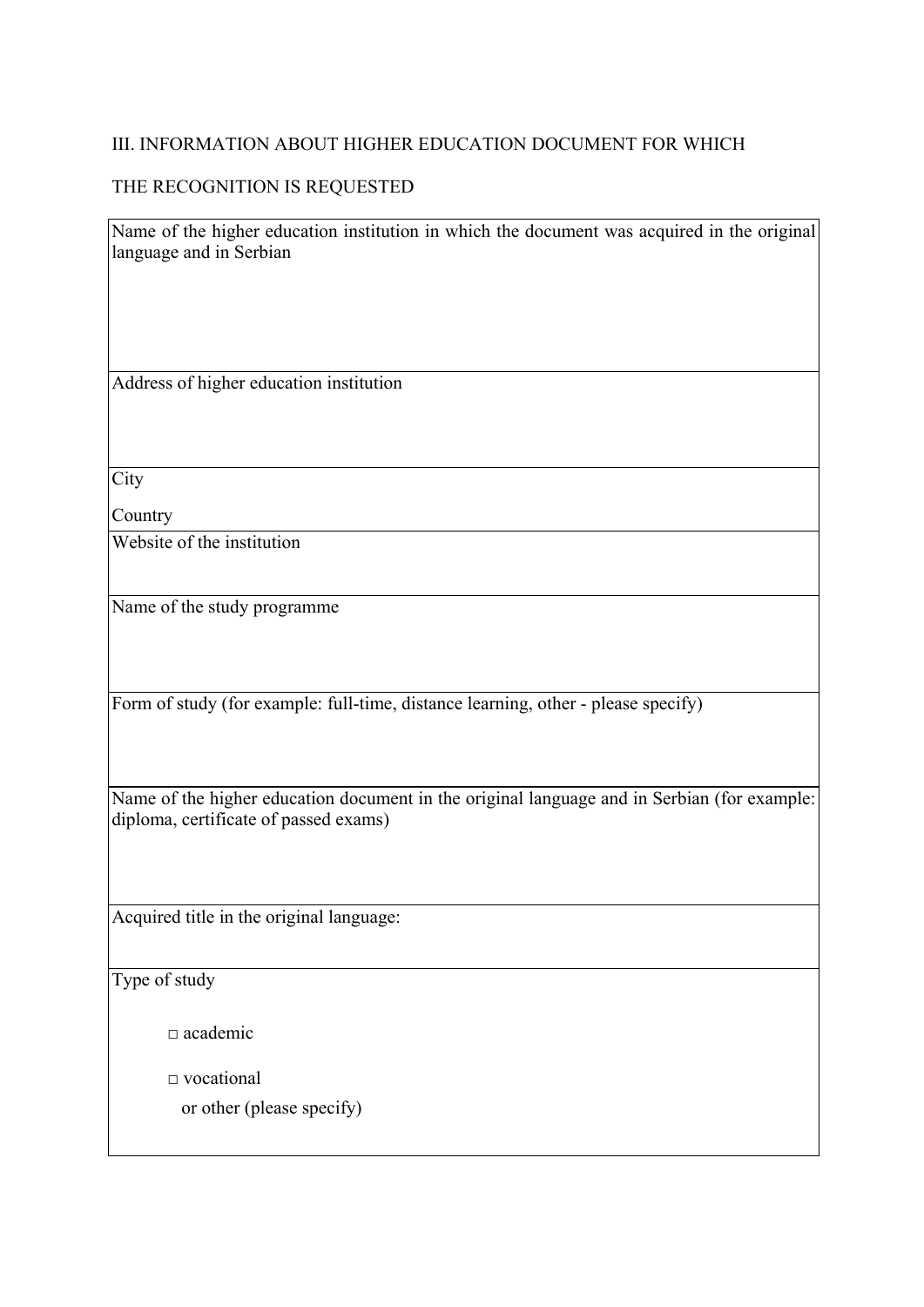| Official duration of the study programme (number of years/semesters/ECTS credits)                         |  |  |
|-----------------------------------------------------------------------------------------------------------|--|--|
|                                                                                                           |  |  |
| Year of enrolment                                                                                         |  |  |
| Year of completion of studies                                                                             |  |  |
| Date of issuance of the foreign higher education document                                                 |  |  |
| Additional requirements for acquiring a foreign higher education document<br><b>YES</b><br>N <sub>O</sub> |  |  |
| $\Box$ thesis<br>title:                                                                                   |  |  |
| $\Box$ final exams<br>type:                                                                               |  |  |
| $\Box$ other:                                                                                             |  |  |
|                                                                                                           |  |  |

NOTE:

The applicant is responsible for the accuracy of the information given

In addition to the request (in two copies) and proof of payment of procedure expenses, a candidate shall also submit the following documents:

1. certified photocopy of a foreign higher education document (Original document must be previously legalized based on the Hague Convention of 1961 /apostille stamp/, or based on the regulations governing the verification of documents in international traffic – therefore, confirmed by the competent authority of the country in which the document was issued. The document shall be photocopied in its entirety, including possible text on the back of the page);

2. translation of the document into the Serbian language, certified by an authorized court interpreter (Translation is only submitted if it is deemed necessary – there is no need to translate documents issued in Bosnia and Herzegovina, Republic of Croatia and the Republic of Montenegro);

3. certified photocopy of diploma supplement or the original certificate of passed exams;

4. summary of the content of the courses, i.e. curriculum or study programme published by a foreign higher education institution;

5. translation of documents referred to in points 3 and 4 of this paragraph into Serbian language, certified by an authorized court interpreter (if necessary, given the language);

6. certificate of citizenship issued within the last 6 months (certificate shall be needed only if the candidate is a citizen of the Republic of Serbia in order to determine the amount to be paid for the procedure expenses);

7. certified photocopy of a decision by the authorized body on name and/or surname change for persons who have changed their name and/or surname in relation to the time of issuance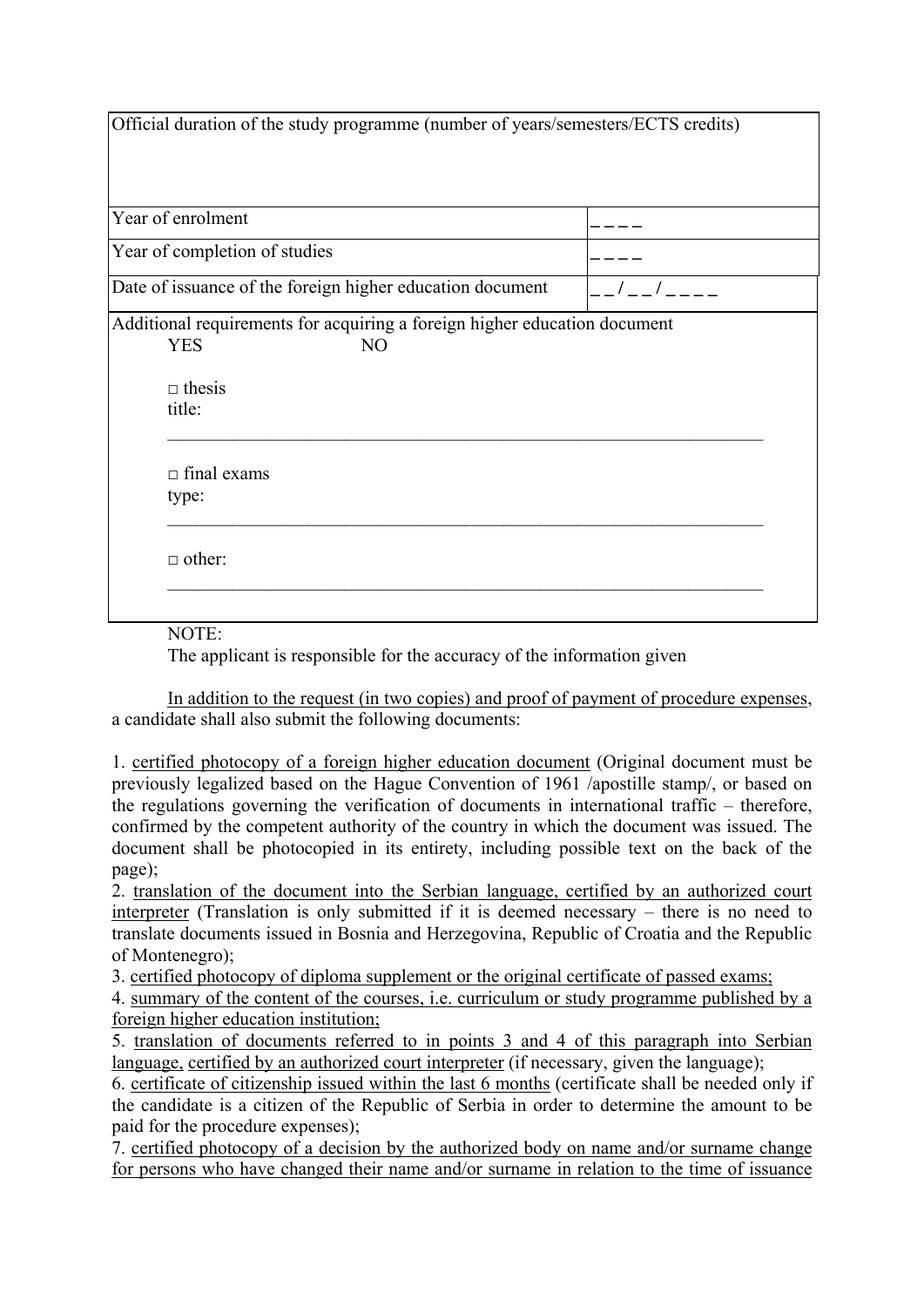of the document in question (Original document must be previously legalized as stated in point 1 of this paragraph);

NOTE:

Candidate shall submit the necessary documents in two copies.

During the procedure, a candidate may also be asked to submit other documents if relevant for document recognition.

 $\text{In}$ (City) (Date) (Applicant's signature)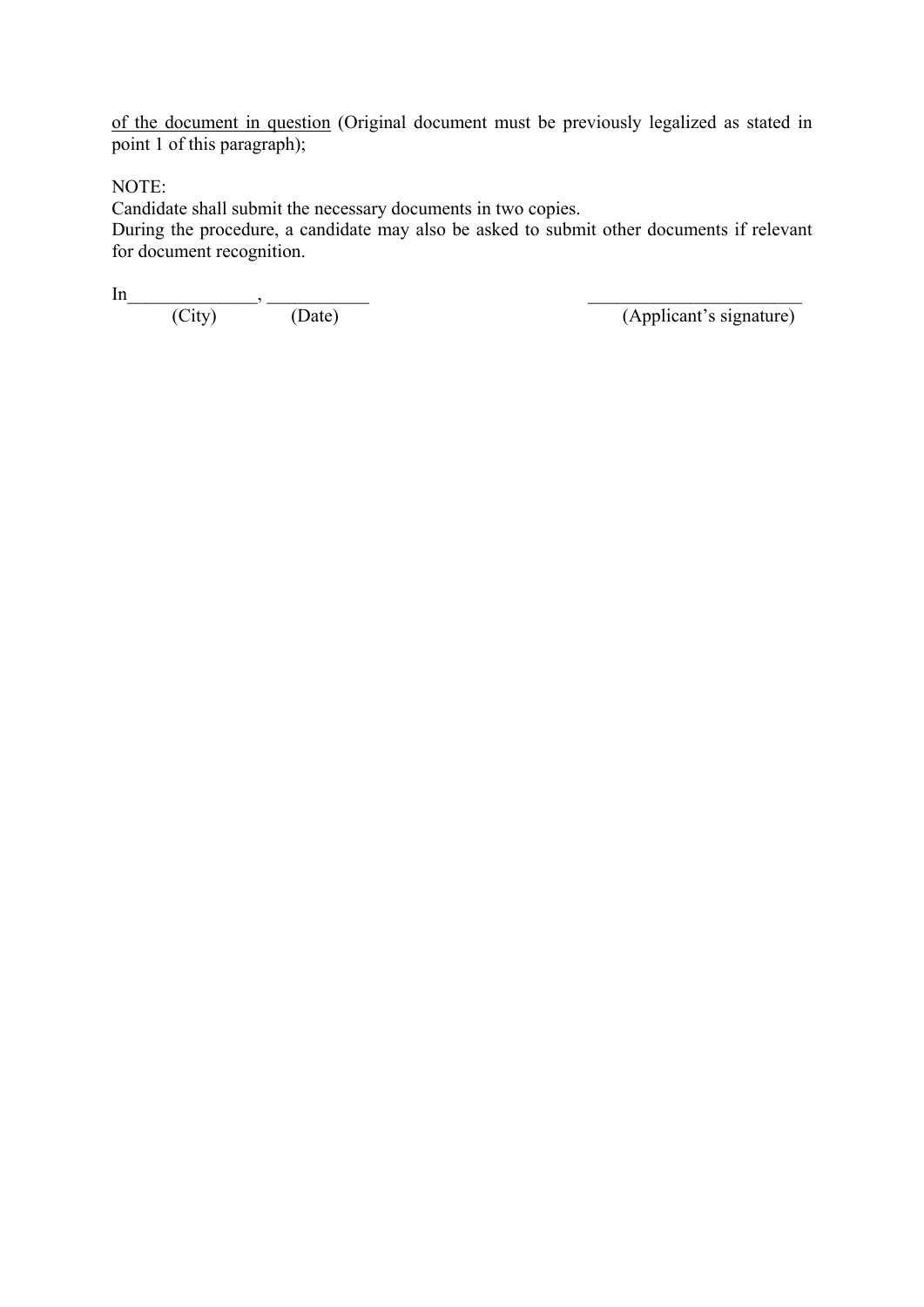# **The Republic of Serbia THE ACADEMY OF CRIMINALISTIC AND POLICE STUDIES**

No. Date: Belgrade – Zemun 196, Cara Dusana Street

# **PROPOSAL OF THE DECISION ON RECOGNITION OF A FOREIGN HIGHER EDUCATION DOCUMENT**

| I. INFORMATION ABOUT APPLICANT                                                                         |
|--------------------------------------------------------------------------------------------------------|
| <b>Personal information</b>                                                                            |
| 1. Name, name of a parent, surname                                                                     |
| 2. Date, place, country of birth                                                                       |
| <b>Purpose of request</b>                                                                              |
| 1. Continuation of the same level of higher education                                                  |
| 2. Enrolment at the levels of higher education                                                         |
| 3. Recognition for the purpose of employment                                                           |
| Name of the study programme a candidate wants to enrol in:                                             |
| INFORMATION ABOUT HIGHER EDUCATION DOCUMENT FOR<br>II.<br><b>WHICH</b><br>THE RECOGNITION IS REQUESTED |
| 1. Name of the higher education institution which issued the document                                  |
| 2. City and country                                                                                    |
| 3. Name of the study programme                                                                         |
| 4. Acquired title in the original language:                                                            |
| 5. Type of studies (academic/vocational/other):                                                        |
| 6. Duration of the study programme (number of years/semesters/ECTS credits):                           |
|                                                                                                        |

7. Date of issuance of the foreign higher education document: